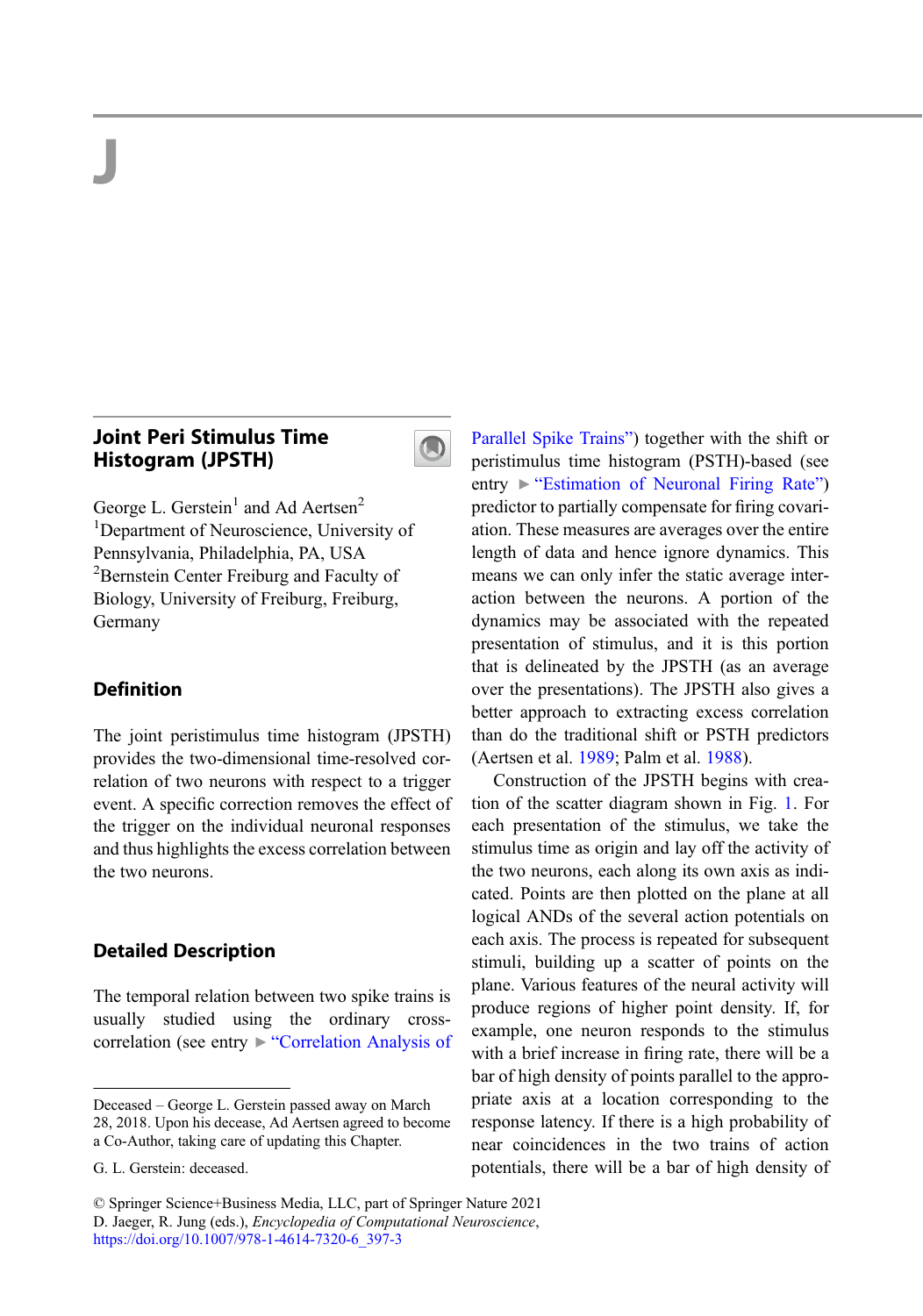<span id="page-1-0"></span>points parallel to the principal diagonal and at a distance from it that represents the latency of the favored near coincidences. There may be modulations of density along this bar, indicating the averaged stimulus-locked modulations of the probability for the near coincidences.

The scatter diagram described in the previous paragraph is constructed at the maximum temporal resolution available in the data, that is, corresponding to a single clock tick. In order to allow statistical manipulation of the point densities, we need to make coarser bins. The appropriate types of bins are shown in Fig. 2. For the JPSTH matrix, we use square bins at the same values that are used for the ordinary PST histograms of each spike train (Fig. 2a). For the region near the principal diagonal, we use the bins indicated in Fig. 2b, producing the PST coincidence



Joint Peri Stimulus Time Histogram (JPSTH), Fig. 1 Construction of JPSTH

histogram. This measures the averaged stimuluslocked near coincidence probability in the same sense as the ordinary PST histogram measures the averaged stimulus-locked firing probability of each neuron individually (see entry  $\triangleright$  "[Estimation](http://link.springer.com/search?facet-eisbn=978-1-4614-7320-6&facet-content-type=ReferenceWorkEntry&query=Estimation of Neuronal Firing Rate)" [of Neuronal Firing Rate](http://link.springer.com/search?facet-eisbn=978-1-4614-7320-6&facet-content-type=ReferenceWorkEntry&query=Estimation of Neuronal Firing Rate)"). Finally, by summing along the para-diagonal bins shown in Fig. 2c, we produce the ordinary cross-correlogram of the two spike trains (see entry ► "[Correlation Analysis of](http://link.springer.com/search?facet-eisbn=978-1-4614-7320-6&facet-content-type=ReferenceWorkEntry&query=Correlation Analysis of Parallel Spike Trains) [Parallel Spike Trains](http://link.springer.com/search?facet-eisbn=978-1-4614-7320-6&facet-content-type=ReferenceWorkEntry&query=Correlation Analysis of Parallel Spike Trains)"). Note that since these bins are not of equal length (and hence area), we must either normalize by the bin length or compute a larger matrix so as to allow making all bins of equal length.

We now apply the JPSTH measurement to a set of spike trains produced by a simulator. The simulated circuit arrangement is shown in Fig. [3](#page-2-0). The observed neurons "10" and "12" are each "spontaneously" active because of independent and stationary inputs from networks G10 and G12. In addition, a periodic stimulus input briefly elevates firing probabilities for the observed neurons. Finally, there is an excitatory synaptic connection from neuron "10" to neuron "12" whose strength is itself modulated by the stimulus; this is indicated in Fig. [3](#page-2-0) by the small square box in the path. The temporal profile of this modulation is an initial rapid rise followed by a slower decay.

The basic JPSTH analysis of these "raw" data is shown in the left half of Fig. [4](#page-2-0). At left and below the JPSTH matrix are the ordinary PST histograms of the two units. The abscissa PSTH (for unit 10) is repeated below the histogram grouping at the right of the matrix. Rising towards the upper right is the PST coincidence histogram and at the extreme right is the ordinary cross-correlogram.



Joint Peri Stimulus Time Histogram (JPSTH), Fig. 2 Bin arrangements for (a) JPSTH matrix, (b) peristimulus coincidence histogram, (c) cross-correlogram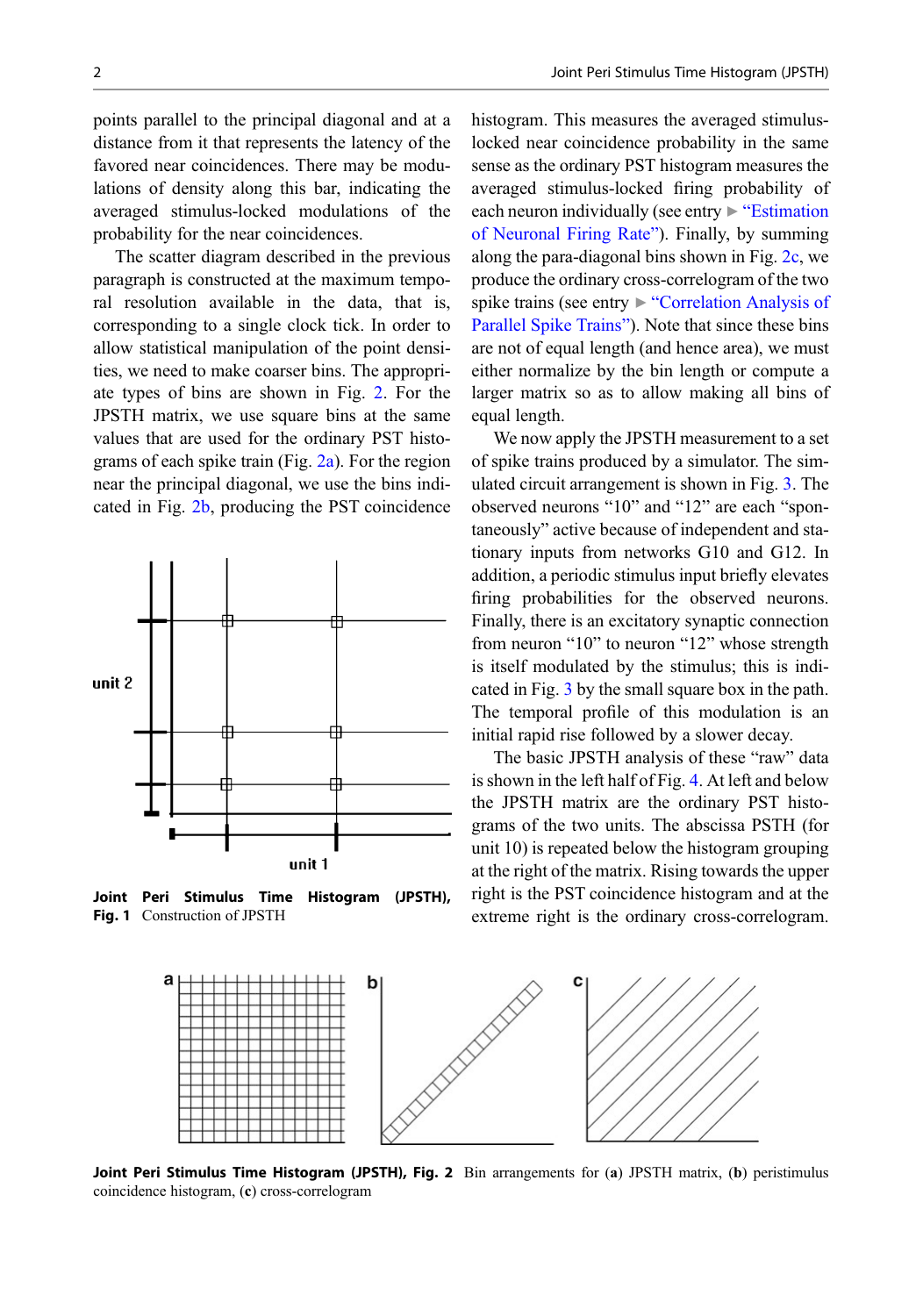<span id="page-2-0"></span>The PST histograms show the time course of the stimulus-driven increase in firing. As expected from the descriptions of the scatter diagram construction and the simulated circuit used to generate the data, the JPSTH matrix shows a hill, a fairly broad stripe parallel to each axis, and a narrow stripe parallel (just above) the principal diagonal. The PST coincidence histogram shows a broad peak at the times when both neurons have stimulus-induced higher firing rates, which is otherwise fairly small. Finally the cross-correlogram shows a narrow peak near the origin riding on a flat background.



Joint Peri Stimulus Time Histogram (JPSTH), Fig. 3 Circuit used to generate spike trains with simulator program



Joint Peri Stimulus Time Histogram (JPSTH), Fig. 4 (Left) Matrix containing the raw spike coincidences (JPSTH) and the PST coincidence histogram (red) to the

Because the observed neurons are being co-modulated by the direct stimulus input, their firing rates increase and decrease in unison, thus creating a large part of the "raw" correlation structure. In order to infer "effective connectivity" or organization among our observed neurons, we need to compare the "raw" correlation to that expected for two independent neurons with precisely the observed PST histograms. This is accomplished with the corrected JPSTH as shown in the right half of Fig. 4. Here we subtract the matrix produced by the bin-by-bin product of the two PST histograms (divided by the number of stimuli) from the "raw" JPSTH matrix and then divide, again bin by bin, by the product of the standard deviations in each PST histogram. Each bin in the matrix has now become a correlation coefficient. PST histograms are shown as before, but the derived coincidence histogram and the cross-correlation are now corrected for firing rate changes (see entries ▶ "Signifi[cance Evaluation](http://link.springer.com/search?facet-eisbn=978-1-4614-7320-6&facet-content-type=ReferenceWorkEntry&query=Significance Evaluation)" and ▶ "[Surrogate Data for Evaluation of Spike](http://link.springer.com/search?facet-eisbn=978-1-4614-7320-6&facet-content-type=ReferenceWorkEntry&query=Surrogate Data for Evaluation of Spike Correlation) [Correlation](http://link.springer.com/search?facet-eisbn=978-1-4614-7320-6&facet-content-type=ReferenceWorkEntry&query=Surrogate Data for Evaluation of Spike Correlation)"). Note that the hill and bars parallel to the axes have disappeared from the corrected JPSTH matrix, while the diagonal stripe has persisted. The corrected PST coincidence histogram shows an initial rapid rise and subsequent slow fall, as expected from the stimulus modulation of the synaptic connection in the simulator. The corrected cross-correlogram shows only a central peak, with no "background" correlation.



right. The cross-correlogram is shown in orange. (Right) Same display as shown on the left but here for the normalized JPST